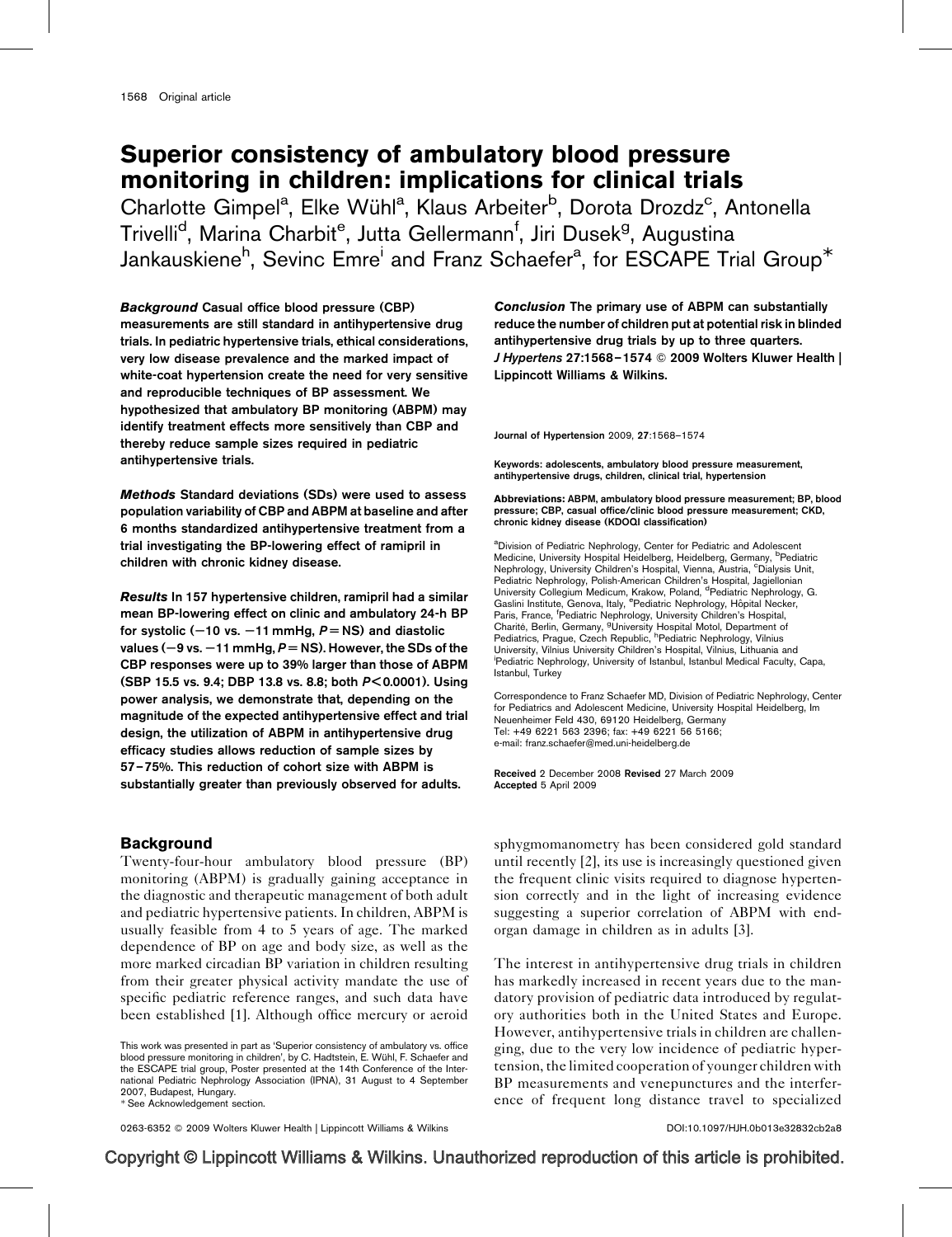clinics with schooling and social life. Moreover, a high prevalence of white-coat, as well as masked, hypertension compromises the detection of dose-related treatment responses in pediatric trials [\[4\].](#page-5-0) Finally, the multimorbidity of children with chronic kidney disease, the largest group of pediatric patients with diagnosed hypertension, complicates their inclusion in clinical trials. As a result, randomized clinical trials in pediatric hypertension usually require recruitment efforts on a global scale to meet cohort size requirements. Hence, the quest for sensitive and consistent technologies to monitor treatment responses in pediatric antihypertensive drug trials is a task of eminent ethical as well as economic relevance.

In order to address the usefulness of ABPM in detecting antihypertensive treatment responses in children, we analyzed data collected in the ESCAPE trial, the largest pediatric antihypertensive drug study performed to date, in which concomitant office BP and ABPM monitoring was used to detect treatment responses in children with high-normal or elevated BP.

## Methods

## **Patients**

BP measurements were obtained from children taking part in the multicenter ESCAPE trial (Effect of Strict blood pressure Control and ACE inhibition on Progression of chronic renal failure in pEdiatric patients). This randomized controlled clinical trial involved children aged 3–20 years with stages 2–4 chronic kidney disease with elevated or high-normal BP (>50th percentile for age and height) at baseline [\[5\]](#page-6-0). Baseline casual BP (CBP) and ABPM measurements were obtained at the end of a 6-month run-in phase following an ACE inhibitor wash-out period of at least 2 months (see Wühl et al. [\[5\]](#page-6-0) for details). Following the baseline measurements, a fixed single daily dose of ramipril  $(6 \text{ mg/m}^2)$ body surface area) was administered either alone or in addition to the background antihypertensive medication. BP control was evaluated by CBP every 2 months and by ABPM every 6 months. After 6 months, patients were randomly assigned to either continued conventional (aiming at 24-h mean arterial BP below 95th percentile) or intensified BP control (target 24-h mean arterial pressure (MAP) <50th percentile) and followed for a total of 60 months. Here we provide a comparative analysis of the BP response to the initial therapeutic intervention (standardized administration of ramipril to all patients) according to CBP and ABPM, respectively. Although the ESCAPE trial, exploring the renoprotective effect of intensified BP control, included children with any BP more than the 50th percentile, the analysis presented here was restricted to the 157 patients with baseline BP more than the 90th percentile (i.e. the level considered to warrant antihypertensive treatment in children with chronic kidney disease (CKD) according to

current international guidelines [\[2\]\)](#page-5-0) in order to appropriately simulate the setting of a pediatric antihypertensive trial.

The study protocol was designed in adherence to the declaration of Helsinki and approved by the ethical committees at each of the participating centers. Written informed consent was given by all parents, and informed consent or assent was obtained from the patients as appropriate.

#### Blood pressure measurements

ABPM was performed with a standard oscillometric monitor (Spacelabs 90207; Spacelabs, Redmond,Washington, USA). The most appropriate of three cuff sizes was fitted to the nondominant arm. Recordings were taken every 15–20 min during the day and every 30–60 min at night. Although 83% of ABPMs were of very good quality (i.e. length at least 22 h, gaps no longer than 2 h), all ABPM profiles were included in the analysis to reflect a 'real-life' situation. The shortest ABPM was 16h long and the longest gap was 7.8 h.

CBP measurements were taken using standard auscultatory devices with valid calibration certificates compliant with local quality assurance policies. The same set of devices was used for the repetitive measurements in each participating unit. CBPs were taken at the clinic visits by skilled healthcare professionals in sitting position after 5–10 min rest on the nondominant arm using a cuff of appropriate size for the age of the child, according to international recommendations [\[2\]](#page-5-0).

#### **Statistics**

Data were stored and analyzed with SAS (SAS Institute, Cary, North Carolina, USA). Statistics are given as mean  $\pm$  SD. P values of less than 0.05 were considered significant. Comparisons of group means were made with the unpaired Student's  $t$ -test, whereas the  $F$ -test was used to compare standard deviations.

For power calculations, we assumed a confidence level  $(\alpha)$  of 0.05 and a power level of 0.95. Power analyses were performed using the PROC POWER procedure of SAS for both crossover and parallel group study designs. For crossover study designs, the correlations between first and second measurements assumed in the model were taken to be the same as the correlation in the original cohort. For correlations, Pearson's correlation coefficients are provided.

Standard deviation scores (SDSs) for daytime, night-time and 24-h BP were calculated using the LMS tables of Wühl et al. [\[1\]](#page-5-0). Normal values for the calculation of SDSs of height and BMI were taken from Prader et al. [\[6\]](#page-6-0) and Schaefer et al. [\[7\]](#page-6-0), respectively. Creatinine clearance was estimated with the Schwartz formula [\[8\]](#page-6-0).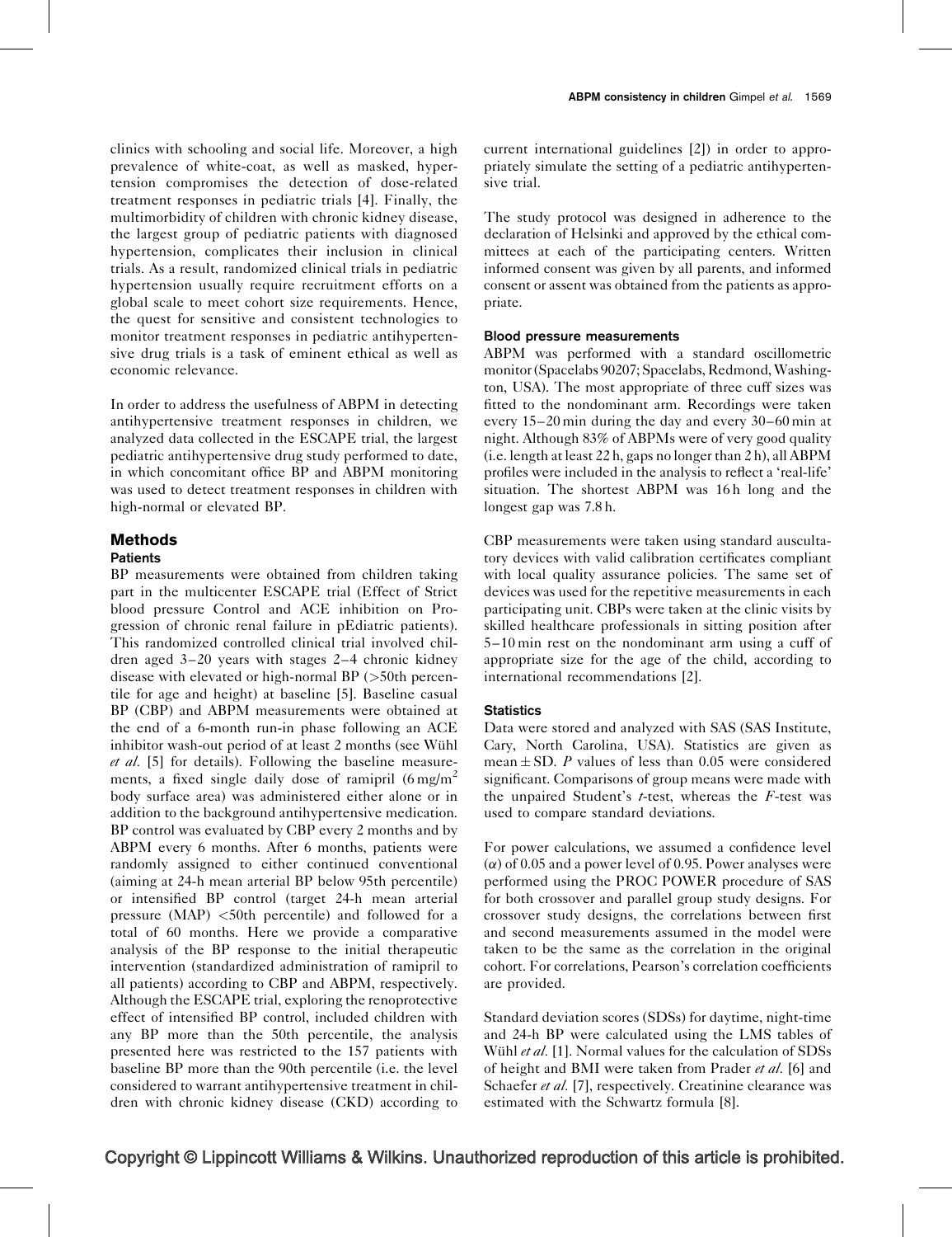#### Results

#### Patient characteristics

Baseline and 6-month BP measurements were available in 157 pediatric patients (45% male children). The most common group of underlying renal diagnoses was renal hypo/dysplasia (63%), followed by glomerulopathies (18.5%) and hereditary and other renal diseases (18.5%). Mean patient age at baseline was  $11.3 \pm 3.7$ (range 3.6–20) years. There were 17 (11%) preschool children under 6 years of age, 75 children between 6 and 12 years (48%) and 65 children over 12 years old (42%). Mean BP was elevated at  $2.1 \pm 1.1$  SDS 24-h SBP and  $2.6 \pm 1.6$  SDS 24-h DBP. Mean creatinine clearance was  $49 \pm 22$  ml/min\*1.73 m<sup>2</sup> with most children suffering from CKD stage 3 (48%).

#### Blood pressure

The results of clinic and ambulatory BP measurements are shown in Table 1. Clinic BP showed a consistently wider scatter across the population, with standard deviations (SDs) of ABPM measurements being between 24 and 30% smaller. An even larger difference in distribution homogeneity was observed for the longitudinal change in BP during antihypertensive treatment. The SD of the observed BP response was 39% (SBP) and 36% (DBP) lower with ABPM than with clinic BP. The marked difference in consistency of the BP response is illustrated in [Fig. 1](#page-3-0). The superior consistency of ABPM was also reflected by closer correlations of initial with repeat ABPM ( $r = 0.58$  SBP,  $r = 0.48$  DBP) than CBP measurements ( $r = 0.38$  SBP,  $r = 0.32$  DBP, all  $P < 0.0001$ ).

#### Model calculations

Based on the observed SDs of the change in BP (Table 1), required minimal trial sample sizes to detect a treatmentinduced BP reduction as significant were calculated relative to the expected magnitude of the BP effect and the choice of study design. In a crossover design, children would be randomized to receive placebo and

drug sequentially (or in reverse order), whereas in a parallel group design, a cohort of children would be split randomly to receive either drug or placebo. [Table 2](#page-3-0) shows the anticipated numbers of patients needed to detect a significant BP difference of 3, 5 or 10 mmHg. With a crossover design, 64–75% less children would be required in an ABPM study compared with a study using CBP as a primary endpoint. In a study with parallel group design, the use of ABPM would require 57–63% less children.

#### Factors affecting blood pressure distribution

A number of potential factors affecting the distribution of baseline BP and of the response to treatment with the two methods were examined by subgroup analyses. There was no difference in the SD of the BP change between children above and below 6 years of age or between prepubertal and pubertal children. Similarly, no difference was found between the sexes or between children with more or less advanced CKD ([Table 3](#page-4-0)). In all subgroups, the pattern of lower SDs for ABPM compared with clinic BP readings was consistent.

The baseline BP level impacted on the variability of ambulatory, but not office BP. This was mainly due to the larger BP-lowering effect picked up by ABPM compared with clinic readings (see [Table 3](#page-4-0)).

#### **Discussion**

The incidence of hypertension in the pediatric age group is steadily increasing owing to the growing global epidemic of childhood obesity [\[9\].](#page-6-0) Although a broad consensus has emerged regarding the urgent necessity for randomized clinical trials in pediatric hypertension and is reinforced by legal requirements, the realization of such trials is a challenging task. Apart from general ethical issues regarding the enrollment of children in clinical trials, pediatric antihypertensive drug trials are hampered by multiple practical issues. As a result, sample size is a

Table 1 Clinic and 24-h ambulatory blood pressures at baseline and after 6 months ramipril treatment in 157 hypertensive children with chronic kidney disease

|                                  | Mean $\pm$ SD    | Difference in SDs (%) | P value for difference in means | P value for difference in SDs |
|----------------------------------|------------------|-----------------------|---------------------------------|-------------------------------|
| <b>Baseline</b>                  |                  |                       |                                 |                               |
| Clinic SBP                       | $122.1 \pm 13.0$ | 26                    | < 0.0001                        | < 0.001                       |
| <b>ABPM SBP</b>                  | $127.0 \pm 9.6$  |                       |                                 |                               |
| Clinic DBP                       | $76.4 \pm 11.0$  | 24                    | < 0.0001                        | < 0.001                       |
| ABPM DBP                         | $80.6 \pm 8.4$   |                       |                                 |                               |
| After 6 months treatment         |                  |                       |                                 |                               |
| Clinic SBP                       | $112.5 \pm 14.6$ | 27                    | < 0.001                         | < 0.001                       |
| <b>ABPM SBP</b>                  | $115.9 \pm 10.7$ |                       |                                 |                               |
| Clinic DBP                       | $67.7 \pm 12.7$  | 30                    | 0.03                            | < 0.0001                      |
| ABPM DBP                         | $69.7 \pm 8.9$   |                       |                                 |                               |
| Change from baseline to 6 months |                  |                       |                                 |                               |
| Clinic SBP                       | $-9.6 \pm 15.5$  | 39                    | <b>NS</b>                       | < 0.0001                      |
| <b>ABPM SBP</b>                  | $-11.1 \pm 9.4$  |                       |                                 |                               |
| Clinic DBP                       | $-8.7 \pm 13.8$  | 36                    | <b>NS</b>                       | < 0.0001                      |
| <b>ABPM DBP</b>                  | $-11.0 \pm 8.8$  |                       |                                 |                               |
|                                  |                  |                       |                                 |                               |

ABPM, ambulatory blood pressure monitoring.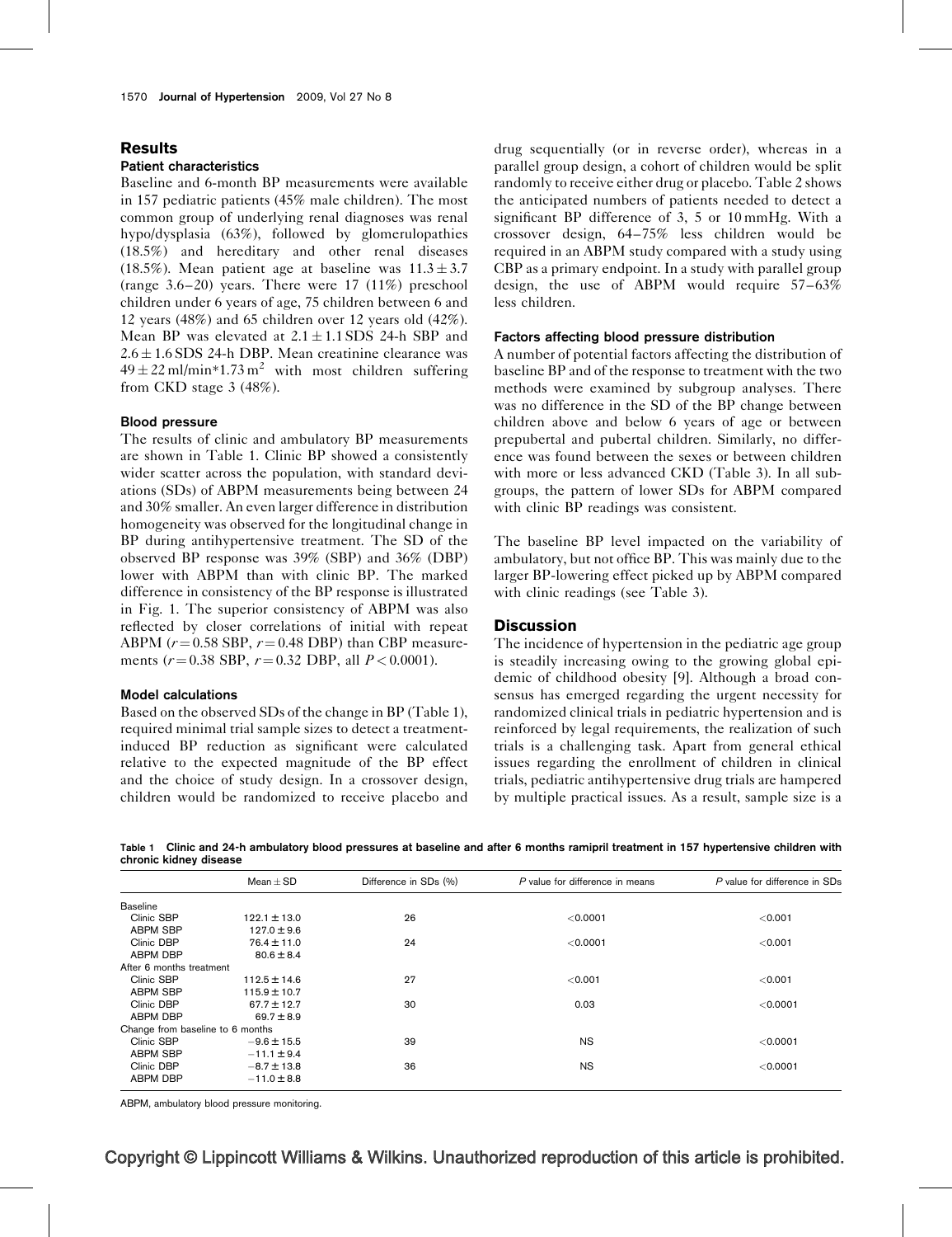<span id="page-3-0"></span>



very critical issue in pediatric hypertension trials. Although adult trials typically include several thousand participants, the largest pediatric placebo-controlled antihypertensive trial published to date enrolled 268 children [\[10\]](#page-6-0).

The use of ABPM is now well established in adult medicine, and a growing body of evidence supports a superior correlation of ABPM abnormalities with both end-organ damage and mortality when compared with CBP readings [\[11–13\].](#page-6-0) However, these findings cannot be transferred uncritically to children, who are much more physically active, resulting in higher ABPM than CBP values (also found here) and a lower rate of successful readings on ABPM. Also, mortality is an unsuitable endpoint in children. Despite the sometimes limited device acceptance of children, ABPM is generally feasible from 6 years of age onward [\[14\],](#page-6-0) and in many children above the age of 3 years [\[15\]](#page-6-0). A success rate of over 85% has even been described in infants and toddlers [\[16\]](#page-6-0). Abnormal ABPM profiles predict end-organ damage even in the presence of a normal clinic BP in children [\[3\].](#page-5-0)

Despite the growing evidence for the superior quality of the information provided by ABPM, clinicians, healthcare providers and regulatory authorities have been slow in implementing the preferential use of this methodology in the diagnostic and therapeutic management of hypertensive children. As of today, the great majority of pediatric antihypertensive trials have used office BP readings to define primary study endpoints, guided by consensus clinical practice recommendations and derived obligations imposed by regulatory authorities. The aim of this paper was to examine how much the use of ABPM in pediatric antihypertensive drug trials can help to minimize the number of patients required to enroll in order to demonstrate statistically significant therapeutic effects.

Table 2 Power analysis of sample size requirements to detect BP effects in a pediatric antihypertensive drug trial using either clinic blood pressure measurements or 24-h ambulatory blood pressure monitoring, based on SDs of BP changes observed in ESCAPE trial ( $\alpha$  error: 5%, power: 95%)

|                       |                |        |                 | Sample size reduction by |
|-----------------------|----------------|--------|-----------------|--------------------------|
|                       | Blood pressure | CBP(n) | 24-h ABPM $(n)$ | use of ABPM (%)          |
| 3 mmHg difference     |                |        |                 |                          |
| Parallel group design | <b>SBP</b>     | 695    | 257             | 63                       |
|                       | <b>DBP</b>     | 551    | 225             | 59                       |
| Crossover design      | <b>SBP</b>     | 436    | 111             | 75                       |
|                       | <b>DBP</b>     | 374    | 118             | 68                       |
| 5 mmHg difference     |                |        |                 |                          |
| Parallel group design | <b>SBP</b>     | 251    | 93              | 63                       |
|                       | <b>DBP</b>     | 199    | 82              | 59                       |
| Crossover design      | <b>SBP</b>     | 159    | 41              | 74                       |
|                       | <b>DBP</b>     | 136    | 44              | 68                       |
| 10mmHg difference     |                |        |                 |                          |
| Parallel group design | <b>SBP</b>     | 64     | 24              | 63                       |
|                       | <b>DBP</b>     | 51     | 22              | 57                       |
| Crossover design      | <b>SBP</b>     | 41     | 12              | 71                       |
|                       | <b>DBP</b>     | 36     | 13              | 64                       |

ABPM, ambulatory blood pressure monitoring; CBP, clinic blood pressure.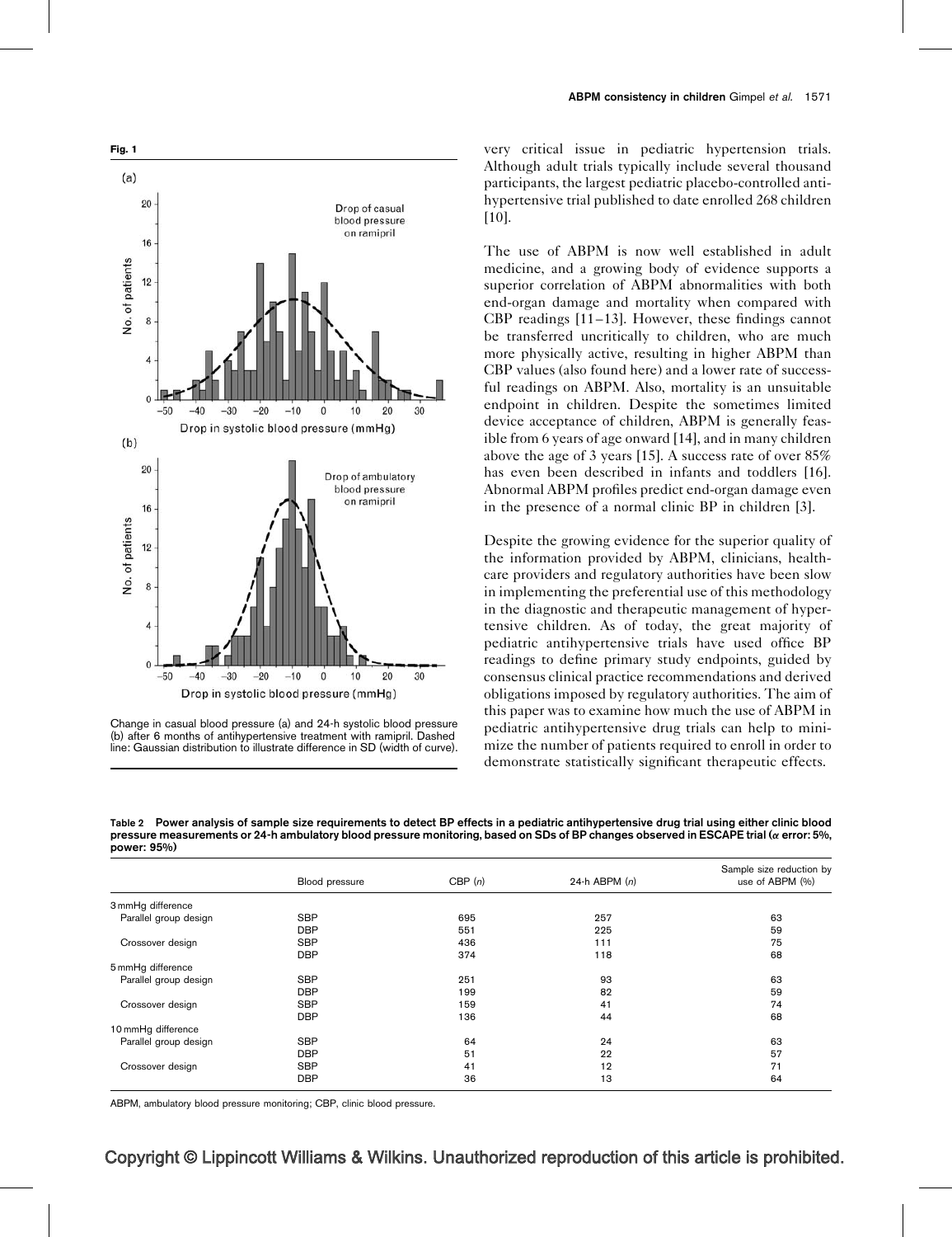|                  | Clinic SBP                 | <b>ABPM SBP</b>  | Clinic DBP                 | <b>ABPM DBP</b>    |
|------------------|----------------------------|------------------|----------------------------|--------------------|
| Sex              |                            |                  |                            |                    |
| Male             | $-9.4 \pm 15.4^*$          | $-12.5 \pm 9.9$  | $-8.5 \pm 12.4*$           | $-11.8 \pm 8.4$    |
| Female           | $-9.7 \pm 15.6^*$          | $-10.0 \pm 8.8$  | $-8.9 \pm 15.0^*$          | $-10.2 \pm 9.1$    |
| Difference in SD | <b>NS</b>                  | <b>NS</b>        | <b>NS</b>                  | NS.                |
| Age              |                            |                  |                            |                    |
| $<$ 6 years      | $-17.0 \pm 14.3$           | $-15.6 \pm 11.8$ | $-13.0 \pm 16.0$           | $-13.6 \pm -9.5^*$ |
| $\geq$ 6 years   | $-8.7 \pm 15.4^*$          | $-10.6 \pm 9.0$  | $-8.2 \pm 13.6^*$          | $-10.7 \pm 8.7$    |
| Difference in SD | <b>NS</b>                  | <b>NS</b>        | <b>NS</b>                  | <b>NS</b>          |
| CKD stage        |                            |                  |                            |                    |
| $2 - 3$          | $-10.1 \pm 14.6^*$         | $-10.7 \pm 8.8$  | $-8.3 \pm 13.4^*$          | $-10.2 \pm 8.5$    |
| $4 - 5$          | $-7.6 + 18.4^{\dagger}$    | $-13.0 \pm 11.1$ | $-10.1 \pm 15.3^{\dagger}$ | $-13.7 \pm 9.4$    |
| Difference in SD | <b>NS</b>                  | <b>NS</b>        | <b>NS</b>                  | NS.                |
| Blood pressure   |                            |                  |                            |                    |
| <99th percentile | $-9.2 \pm 14.8^*$          | $-9.0 \pm 7.2$   | $-9.2 \pm 13.9^*$          | $-8.9 \pm 6.7$     |
| >99th percentile | $-10.2 \pm 16.7^{\dagger}$ | $-15.0 \pm 11.5$ | $-7.9 \pm 13.9$            | $-14.6 \pm 10.8$   |
| Difference in SD | <b>NS</b>                  | P < 0.0001       | <b>NS</b>                  | P < 0.0001         |

<span id="page-4-0"></span>Table 3 Subgroup analysis of mean  $(\pm SD)$  blood pressure change after 6 months of ramipril in different subgroups (comparison of ambulatory and clinic measurements)

<code>ABPM</code>, ambulatory blood pressure monitoring; CKD, chronic kidney disease. P values for difference in SD between clinic and ABPM.  $^*P \leq$  0.001.  $^{\dagger}P$  < 0.01.

The recently completed ESCAPE trial provided an opportunity to compare the sensitivity of conventional CBP and 24-h ABPM values in detecting the antihypertensive effect of a standardized antihypertensive intervention. The SDs of 24-h BP values obtained by ABPM were found to be approximately 25% smaller than those noted with CBP readings. This finding is in agreement with most pediatric reports comparing CBP with ABPM [\[3,17–20\].](#page-5-0) Only a single study showed an equal spread of CBP and ABPM measurements [\[21\],](#page-6-0) and none reported consistently better reproducibility of CBP. However, several studies were equivocal: Matsuoka and Awazu [\[22\]](#page-6-0) found the ABPM scatter to be smaller in 77 girls but not in 59 boys; Kavey et al. [\[23\]](#page-6-0) found superior ABPM distribution in 62 white-coat hypertensive children, but not in 57 truly hypertensive children; Stergiou et al. [\[24\]](#page-6-0) found a lower scatter of ABPM in 23 normotensive children, but not in 34 hypertensive children; finally, Mitsnefes et al. [\[25\]](#page-6-0) found smaller variability of ABPM results in 16 untreated children with CKD but not in 13 children on antihypertensive medication. While the results of these smaller single-center studies are compatible with a more marked consistency advantage of ABPM at lower BP levels, our findings clearly demonstrate the superior reproducibility of ABPM in children with prehypertension and overt hypertension.

Furthermore, our study provides evidence that the full benefit of ABPM becomes apparent when the response to a BP-lowering intervention is considered. The SDs of the BP response to our standardized therapeutic intervention were 36–39% narrower than those observed with CBP readings. This difference translates into a remarkable reduction of cohort size requirements by 57–73%, depending on the trial design and the magnitude of the expected BP reduction.

ABPM was superior to CBP independent of patient age, the prevailing BP level and the degree of chronic renal

insufficiency. Notably, the reduction of cohort size was substantially greater than that calculated for adults by Stergiou et al. [\[26\],](#page-6-0) who found that a parallel group design using ABPM to detect a 10 mmHg SBP difference needed 43% less patients than CBP (63% less in our study) and 27% less for a 5 mmHg DBP difference (59% less in our study).

A small potential source of bias in our calculations is given by our assumption that ABPM variability is similar with active and placebo treatment. In the past, the ethicality of placebo use in pediatric antihypertensive efficacy trials has been questioned. As a consequence, only a single placebo-controlled antihypertensive drug trial using ABPM in children has been published to date. Comparing allopurinol and placebo in 30 children aged 11–17 years with essential hypertension, Feig et al. [\[27\]](#page-6-0) found identical SD of SBP in the two groups and a slightly larger SD of DBP in the placebo group. The only other pediatric ABPM study using a placebo control group explored the efficacy of stimulant medications for attention deficit hyperactivity disorder (ADHD) [\[28\]](#page-6-0). BP was raised in 13 children with active drug treatment, but the SD of 24-h SBP and DBP did not differ between the placebo and active drug groups. A recent study comparing angiotensin receptor blockers and placebo in 105 young adults at high risk of hypertension found no difference of SDs between the two groups, despite a significant absolute BP reduction in the treatment group [\[29\]](#page-6-0).

A second potential limitation of our study is that CBP measurements were not taken under quite the strictly standardized conditions that have become the norm for clinical trials in children after the start of the ESCAPE trial. For example, the aneroid devices used for office BP measurement were not formally validated using an established protocol but were calibrated locally in different hospitals. Also, the variable number of measurements allowed if the first reading was unsuccessful may have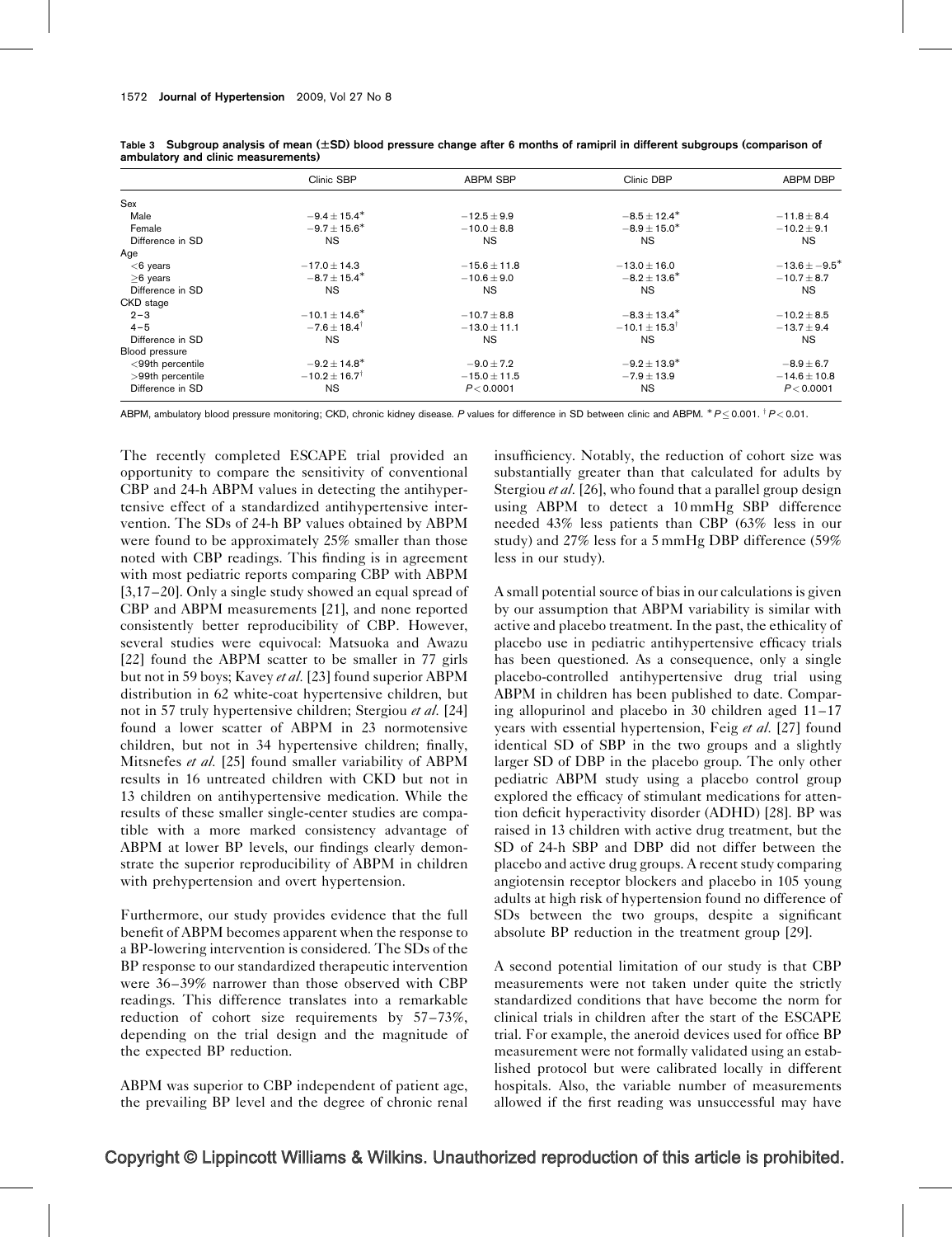<span id="page-5-0"></span>contributed to the larger SDs of the CBP measurements. On the other hand, we feel that including a range of devices provided a better reflection of the 'real-life' situation. In parallel, the inclusion of a few lower quality ABPMs may have increased the SDs with this method to some degree, but this again reflects common practice.

In view of the numerous ethical and practical challenges associated with the enrollment of children in randomized, controlled antihypertensive drug trials, the superior sensitivity of ABPM in detecting treatment-induced BP changes provides a strong argument in favor of using this methodology to define primary endpoints in future trials. It also lends support to the serial use of ABPM in clinical practice to monitor the effect of therapy modifications in hypertensive children.

It should be noted that the superior consistency of ABPM in picking up responses to antihypertensive treatment adds to the wealth of additional qualitative and quantitative information provided by ABPM, such as nocturnal BP dipping, circadian and ultradian BP rhythmicity [\[30–](#page-6-0) [32\]](#page-6-0) and the daytime and night-time levels and variation in heart rate [\[33\].](#page-6-0)

In conclusion, our work provides a strong rationale for expert bodies and regulatory authorities to consider recommending the primary use of ABPM in pediatric randomized clinical trials submitted for approval purposes. With its wide availability, proven technical feasibility across the pediatric age range, availability of high-quality pediatric reference data [1] and superior sensitivity in detecting pharmacological treatment effects demonstrated in this study, the time has come for ABPM to become the method of choice in randomized pharmaceutical trials. The investment in ABPM technology and logistics should be readily returned by the benefits of improved data quality, which will permit substantial reductions in the number of children exposed to potentially hazardous study conditions.

#### Acknowledgements

Support for this study was obtained from the European Commission (5th Framework Programme (QLG1- CT-2002-00908), the Boehringer Ingelheim Stiftung, the Baxter Extramural Grant Program and Aventis Pharma.

Contributors (ESCAPE Trial Group): A. Anarat, Cukurova University School of Medicine, Balcali, Adana, Turkey. A. Bakkaloglu, F. Ozaltin, Hacettepe University Faculty of Medicine, Sihhiye, Ankara, Turkey. A. Peco-Antic, University Children's Hospital, Belgrade, Serbia. U. Querfeld, J. Gellermann, Charité Children's Hospital, Berlin, Germany. P. Sallay, Semmelweis University Budapest, 1st Dept. of Pediatrics, Budapest, Hungary. D. Drożdż, Polish-American Children's Hospital, Jagiellonian University Collegium Medicum, Krakow, Poland. K.-E. Bonzel, A.-M. Wingen, University Hospital Essen, Essen, Germany. A. Żurowska, I. Balasz, Medical University of Gdansk, Gdansk, Poland. A. Trivelli, F. Perfumo, G. Gaslini Institute, Genova, Italy. D.E. Müller-Wiefel, K. Möller, University Children's Hospital Hamburg-Eppendorf, Hamburg, Germany. G. Offner, B. Enke, Hannover Medical School, Children's Hospital, Hannover, Germany. E. Wühl, C. Gimpel, O. Mehls, F. Schaefer, Center for Pediatric and Adolescent Medicine, University of Heidelberg, Germany. S. Emre, University of Istanbul, Istanbul Medical Faculty, Capa, Istanbul, Turkey. S. Caliskan, Istanbul University, Cerrahpasa Medical Faculty, Istanbul, Turkey. S. Mir, Ege University Medical Faculty, Dept. of Pediatrics Bornova, Izmir, Turkey. S. Wygoda, Urban Hospital St. Georg, Leipzig, Germany. K. Hohbach-Hohenfellner, University Children's Hospital, Mainz, Germany. N. Jeck, G. Klaus, Philipps University Marburg, Department of Pediatrics, Marburg, Germany. G. Ardissino, S. Testa, IRCCS Ospedale Maggiore, Policlinico-Mangiagalli, Milano, Italy. G. Montini, Azienda Ospedaliera di Padova, Padova, Italy. M. Charbit, P. Niaudet, Hopital Necker, Paris, France. A. Caldas-Afonso, A. Texeira-Fernandez, Hospital S. Joao, Porto, Portugal. J. Dušek, University Hospital Motol, Department of Pediatrics, Prague, Czech Republic. M.C. Matteucci, S. Picca, Ospedale Pediatrico Bambino Gesù, Rome, Italy. M. Wigger, University Children's Hospital, Rostock, Germany. U.B. Berg, G. Celsi, Karolinska Institute, Huddinge University Hospital, Stockholm, Sweden. M. Fischbach, J. Terzic, Hopitaux Universitaires de Strasbourg, Pediatrie 1, Strasbourg, France. J. Fydryk, T. Urasinski, Pomeranian Academy of Medicine, Szczecin, Poland. R. Coppo, Licia Peruzzi, Ospedale Infantile Regina Margherita, Torino, Italy. K. Arbeiter, University Children's Hospital, Vienna, Austria. A. Jankauskiené. Vilnius University Children's Hospital, Vilnius, Lithuania. R. Grenda, M. Litwin, Children's Memorial Health Hospital, Warsaw, Poland. T.J. Neuhaus, University Children's Hospital, Zürich, Switzerland.

F.S. has worked as advisor for Novartis, AstraZeneca, Bristol Myers Squibb and Boehringer Ingelheim, and has received research grants from Novartis.

#### References

- 1 Wühl E, Witte K, Soergel M, Mehls O, Schaefer F, for the German Working Group on Pediatric Hypertension. Distribution of 24-h ambulatory blood pressure in children: normalized reference values and role of body dimensions. J Hypertens 2002; 20:1995–2007.
- 2 National High Blood Pressure Education Program Working Group on High Blood Pressure in Children and Adolescents. The fourth report on the diagnosis, evaluation, and treatment of high blood pressure in children and adolescents. Pediatrics 2004; 114:555–576.
- 3 Lurbe E, Torro I, Alvarez V, Nawrot T, Paya R, Redon J, Staessen J. Prevalence, persistence and clinical significance of masked hypertension in youth. Hypertension 2005; 45:493–498.
- 4 Wühl E, Hadtstein C, Mehls O, Schaefer F, ESCAPE trial group. Home, clinic, and ambulatory blood pressure monitoring in children with chronic renal failure. Pediatr Res 2004; 55:492–497.